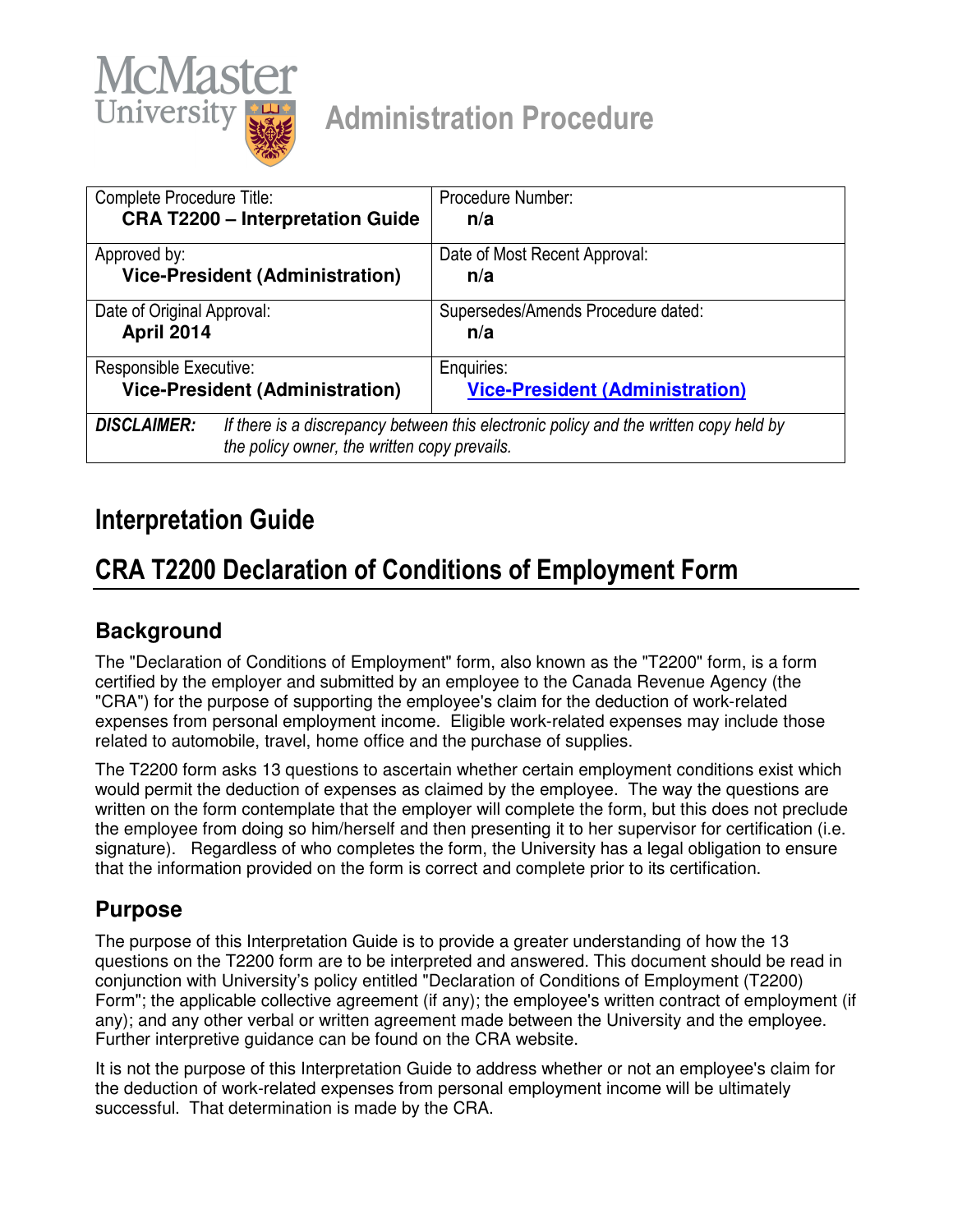# **Interpretation Guide**

The questions on the T2200 form have been reproduced below (in text boxes), each followed by an interpretive narrative and, in some cases, examples of acceptable and/or expected responses.

## **Part A - Employee Information**

The information required in Part A is largely the personal information of the employee and should be completed by the employee him/herself. The field requiring "Job title and brief description of duties" should be completed with reference to the employee's job description, if one exists, and needn't be detailed or exhaustive. For example, in the case of a Sessional Faculty member, the job title and description of duties field could properly read: "Sessional Faculty: part-time instructor employed to teach an undergraduate level class. Job duties include preparation of course curriculum, lecturing, grading/marking, and convening office hours for students."

## **Part B - Conditions of Employment**

| 1. Did this employee's contract require him or her to pay his or her own expenses while carrying out                                |                      |  |
|-------------------------------------------------------------------------------------------------------------------------------------|----------------------|--|
| the duties of employment?                                                                                                           | $\Box$ Yes $\Box$ No |  |
| Answer "yes" even if you provide an allowance or a reimbursement in respect of some or all such<br>expenses.                        |                      |  |
| If no, the employee is not entitled to claim employment expenses, and you are not required to<br>answer any of the other questions. |                      |  |

In most cases at McMaster, the answer to question #1 will be "yes". If an employee is claiming reimbursement for any expense as permitted under the University's "Reimbursements to Individuals for University Business" policy, provided such claim is properly authorized by the employee's supervisor, then the answer to this question will be "yes". There may be some employees whose position does not require any expenditures (of a non-personal nature) while carrying out the duties of employment. For these employees, an expense claimed under the University's "Reimbursements to Individuals for University Business" policy would not be authorized. In such a case, the answer to question #1 will be "no" and no other questions on the form need be answered.

## **"contract"**

When answering question #1, it is necessary to determine if the employee, by contract, is required to pay his or her own expenses. The employee's "contract" refers to the agreement between the employee and McMaster setting out the employee's terms and conditions of employment. Usually, the contract is in writing. It may take the form of an individualized employment agreement or appointment letter, a collective agreement, an employee handbook, an email confirming the terms and conditions of appointment, or any other similar document. A McMaster policy may also dictate certain terms and conditions of employment. The "contract" may be some or all of these documents read in conjunction with one another. For example, the terms and conditions of employment of a

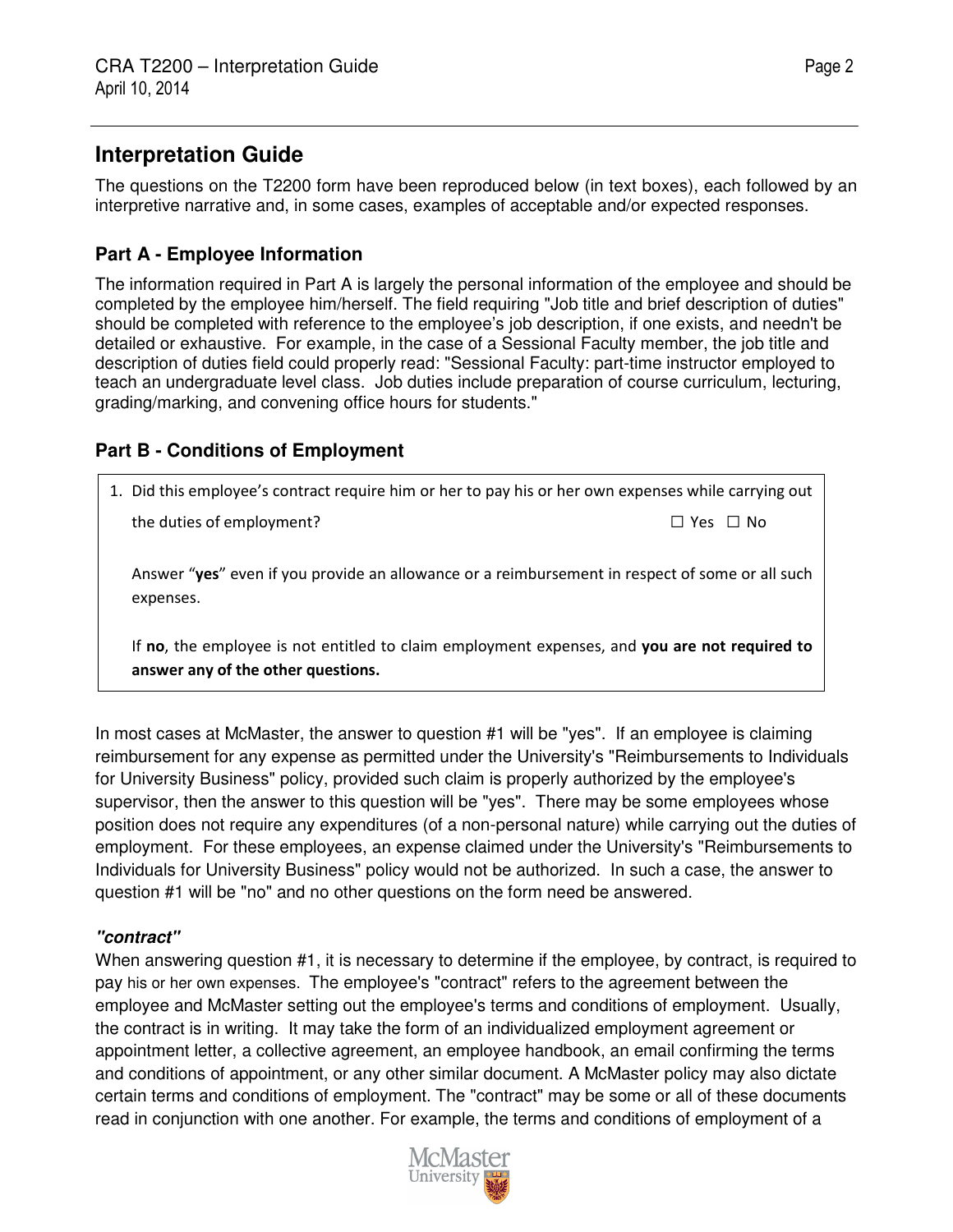Sessional Faculty member are set out in the applicable collective agreement, read in conjunction with an individualized appointment letter and various University policies.

If there is no written contract (having one or more of the forms noted above), the terms and conditions of employment are determined by what the parties agreed to orally or implicitly at the time they entered into the employment relationship. This can be more difficult to ascertain. In the event of a dispute as to the terms and conditions of employment, past practice can be informative.

#### **"duties of employment"**

The interpretation of "duties of employment" is also determined by the employee's contract. Most written contracts are written broadly enough to allow for some supervisory discretion as to what is a required duty or not. For instance, an appointment letter may contain the phrase "and other duties as assigned". Simply put, if the task or event at issue is something required by the supervisor, whether explicitly in writing or as assigned, i.e. the employee has no choice but to undertake such task or event, then it is a duty of employment. The term "require" does not necessarily imply that the employee is expressly ordered to perform a certain task.

## **"allowance" vs. "reimbursement"**

An "allowance" is different than a "reimbursement". The former means any periodic payment (in addition to salary or wages) provided to an employee for which the employee does not have to account for its use. An allowance will have a predetermined amount which can be fixed or determined by some formula, for instance, a car allowance may be based on kilometers travelled. At McMaster, allowances are rare and are invariably provided by express written agreement. A "reimbursement" means a payment to an employee to repay the him or her for costs incurred by the employee directly. At McMaster, reimbursements are governed by the University's "Reimbursements to Individuals for University Business" policy.

2. Did you normally require this employee to travel to locations that were not your place of business or between different locations of your places of business, during the course of performing his or her employment duties? □ Yes □ No

If yes, what was the employee's area of travel (be specific)?

#### **"normally"**

There is no hard and fast rule for how "normally" is to be defined for the purposes of answering question #2. Generally, "normally" is to be interpreted as occurring on a regular or habitual basis. An event that happens "normally" is often scheduled on a periodic basis (e.g. weekly). An event that happens "normally" can also be one that is not scheduled but happens with some degree of regularity.

**"require" & "during the course of performing his or her employment duties"** 

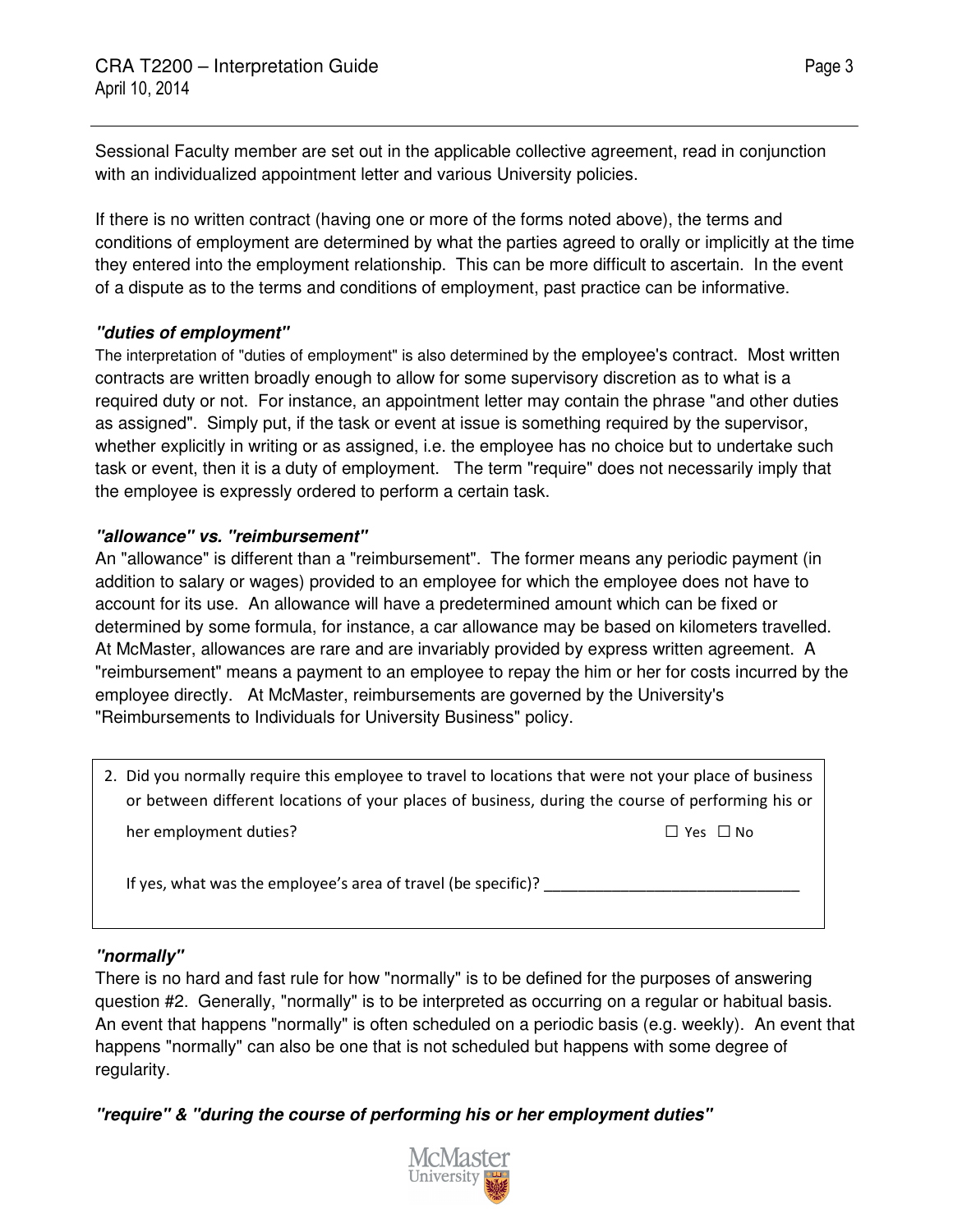To answer question #2 "yes", the travel must be necessary to the satisfactory performance of the employee's duties. As noted above, an employee's required duties are dictated by the employee's contract of employment or at the discretion of the supervisor (as may be permitted by the contract). The term "require" does not necessarily imply that the employee is ordered to travel. If, for example, the travel at issue is solely related to attending conferences, the answer to question #2 will depend on whether or not attending conferences is a requirement of the employee's duties. If the supervisor is ambivalent about the employee attending conferences, or perhaps prefers that the employee attends but does not require attendance, then the answer to question #2 is "no". On the other hand, if it is an expectation of the position that travel will be necessary to conduct certain research, for example, and research is a required component of the job, then, provided that travel occurs "normally", the answer will be "yes". Some faculty, for example, will normally travel to conferences, on research stays and for professional development during the course of performing employment duties; in these cases, the answer will be "yes".

#### **"area of travel"**

The travel contemplated by the question requires sufficient distance to necessitate the use of a motor vehicle. The travel can be either between McMaster locations (e.g. main campus including the Hamilton Health Sciences Centre (1200/1280 Main Street West), the Downtown Centre, McMaster Innovation Park, Ron Joyce Centre (Burlington)) or to non-McMaster locations. The "area of travel" should specifically identify both the 'to' and 'from' location addresses.

3. Did you require this employee to be away for at least 12 consecutive hours from the municipality and metropolitan area (if there is one) of your place of business where the employee normally reported to work?  $\Box$  Yes  $\Box$  No

If yes, how frequently?

Most employees normally report to work on main campus. The municipality for these employees is the city of Hamilton, which includes: Hamilton, Stoney Creek, Ancaster, Flamborough, Dundas and Glanbrook.

#### **"12 consecutive hours"**

The period of 12 consecutive hours includes travel time to and from the employee's normal place of work. If, for example, an employee who normally works on main campus is required to attend a conference in Toronto beginning at 8am and ending at 5pm, this would be considered 12 consecutive hours; the employee would have to leave Hamilton about 6am and wouldn't return until after 6pm. On the other hand, if the conference solely at issue was over a two-day period beginning at 8am and ending at 3pm each day, neither day's attendance would be considered 12 consecutive hours and the answer to question #3 will be "no".

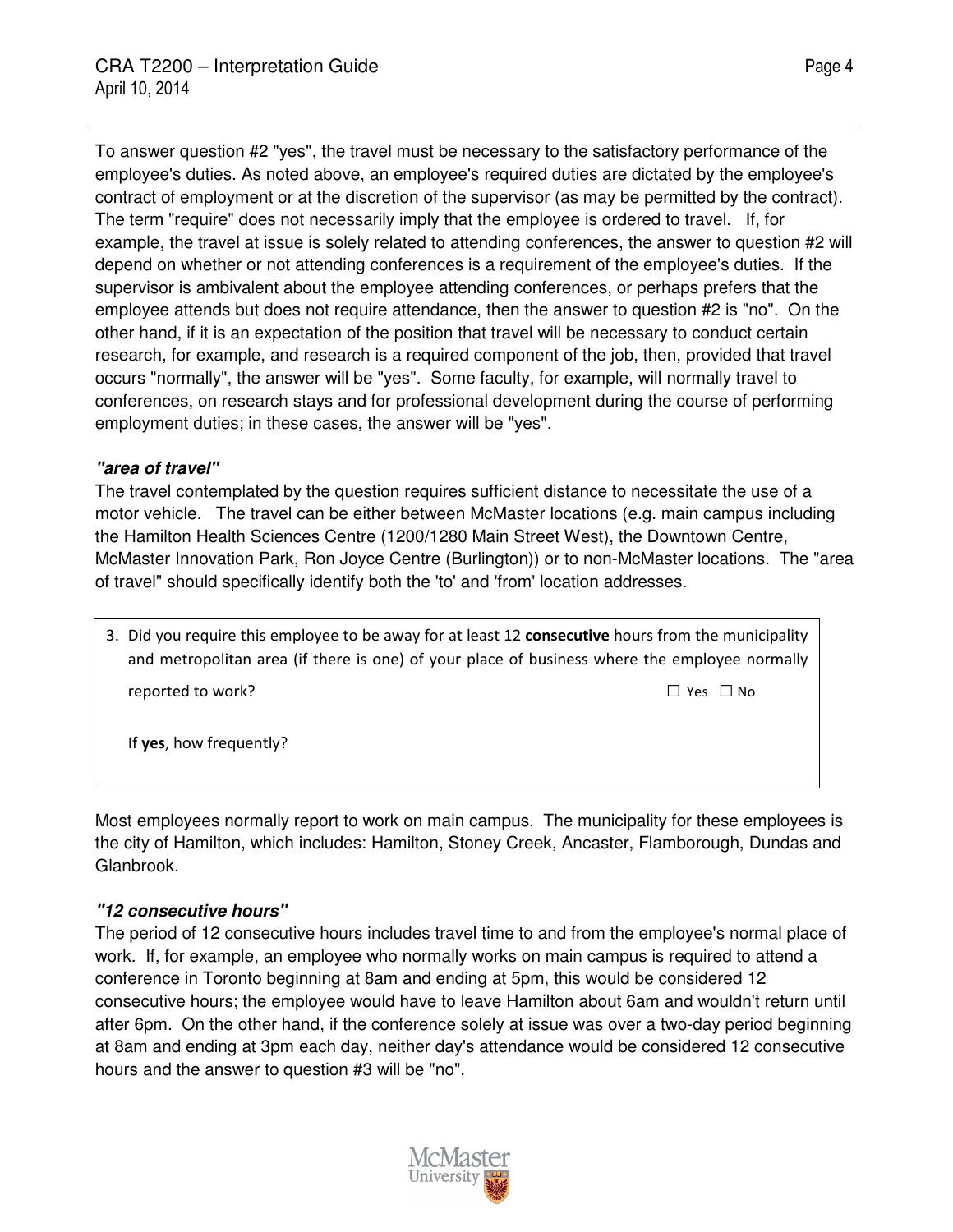4. Indicate the period(s) of employment during the year:

If there was a break in employment, specify dates:

### **"period(s) of employment"**

For most employees at McMaster, there will only be one period of employment, beginning with the employee's start date. Some employees, notably Sessional Faculty and Teaching Assistants, have contracts that expire and are then rehired; this process amounts to breaks in employment and hence periods of employment. List all such periods.

#### **"year"**

This is calendar year.

#### **"break in employment"**

A break in employment requires a cessation of employment followed by a rehire. A cessation of employment can be occasioned by the expiry of a contract, termination, dismissal, resignation or retirement. A break in employment does not include a period of layoff, research leave, sabbatical, or any approved leave of absence, including maternity leave and sick leave.

| 5. Did this employee receive or was he or she entitled to receive a motor vehicle allowance? |               |  |
|----------------------------------------------------------------------------------------------|---------------|--|
|                                                                                              | Yes $\Box$ No |  |
| If yes, indicate                                                                             |               |  |
| the amount received as a fixed allowance, such as a flat monthly allowance                   |               |  |
| the per km rate used $(\frac{\xi}{km})$ , and the amount received                            |               |  |
| the amount of the allowance that was included on the employee's T4 slip<br>$\bullet$         |               |  |
|                                                                                              |               |  |
| Did this employee have the use of a company vehicle?                                         | Yes $\Box$ No |  |
| Was the employee responsible for any of the expenses incurred for the company vehicle?       |               |  |
|                                                                                              | Yes □ No      |  |
| If yes, indicate the amount and type of expenses:                                            |               |  |
|                                                                                              |               |  |
|                                                                                              |               |  |
|                                                                                              |               |  |

## **"allowance"**

An "allowance" means any periodic payment (in addition to salary or wages) provided to an employee for which the employee does not have to account for its use. An allowance will have a predetermined amount which can be fixed or determined by some formula, for instance, a car allowance may be based on kilometers travelled.

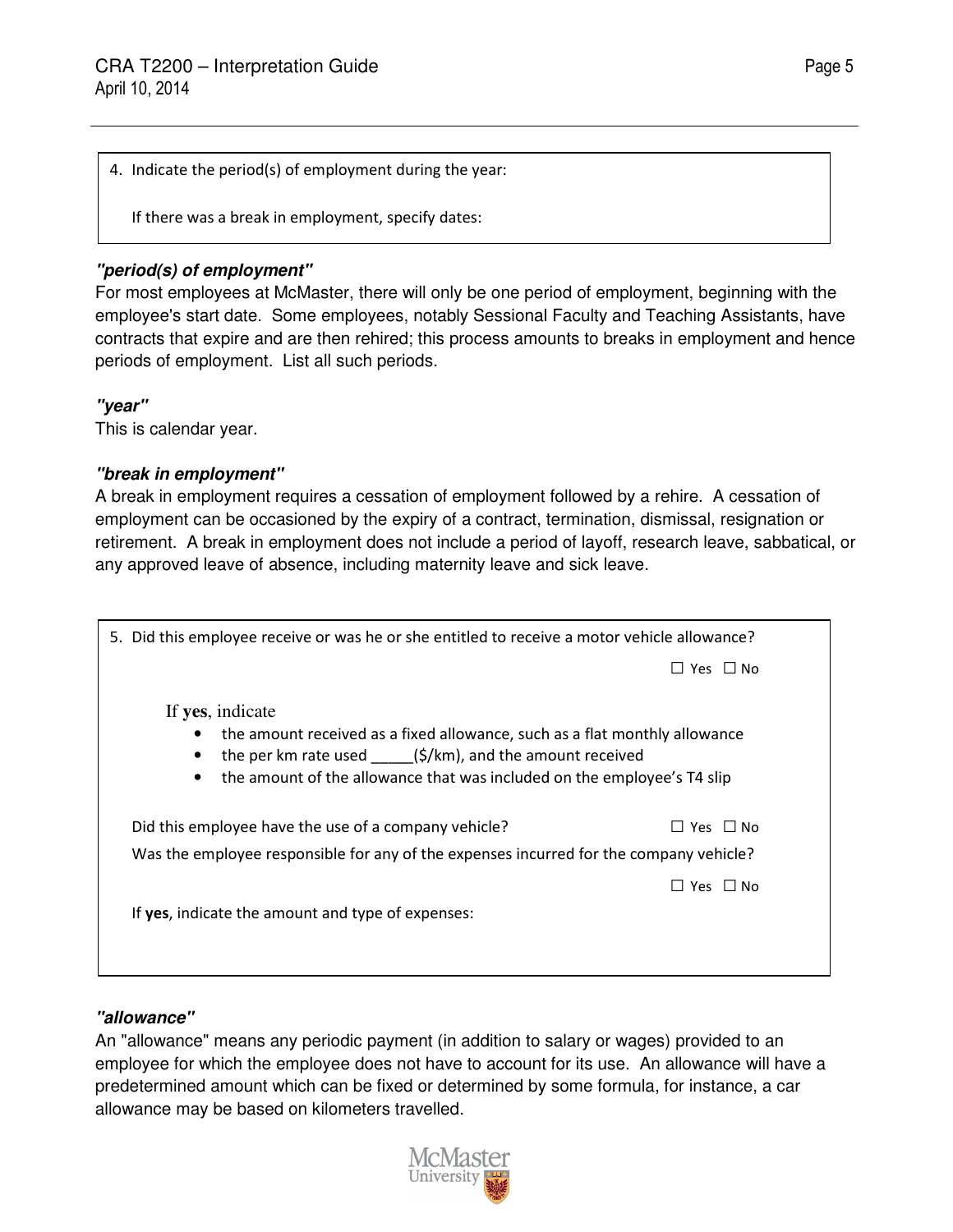Most employees at McMaster are not entitled to receive, and do not receive, a motor vehicle allowance and so the answer to question #5 will usually be "no". There is no McMaster policy providing for entitlement to a motor vehicle allowance so if such an allowance exists it is invariably by express written agreement with the employee. The fact that many employees receive reimbursement for mileage and gas when the use of a personal vehicle is required (pursuant to the University's "Reimbursements to Individuals for University Business" policy) is not relevant to question #5. If the employee is entitled to receive a motor vehicle allowance, answer "yes" to the first question in question #5.

For confirmation of T4 information, contact the Human Resources Service Centre.

Only a small number of employees at McMaster have the use of a company vehicle; the answer to this question, and the following question, will usually be "no".

| 6. Did you require this employee to pay for expenses for which he or she did or will receive |        |                 |                     |
|----------------------------------------------------------------------------------------------|--------|-----------------|---------------------|
| reimbursement?                                                                               |        |                 | Yes $\Box$ No       |
| If yes, indicate the amount and type of expenses that were:                                  |        |                 |                     |
|                                                                                              | Amount | Type of expense | Included on T4 slip |
| • received upon proof of payment                                                             |        |                 | Yes □ No            |
| charged to the employer,<br>$\bullet$<br>such as credit card charges                         |        |                 | Yes $\Box$ No       |
|                                                                                              |        |                 |                     |

#### **"reimbursement"**

A "reimbursement" means a payment to an employee to repay the employee for costs incurred by the employee directly. At McMaster, reimbursements are governed by the University's "Reimbursements to Individuals for University Business" policy.

For confirmation of T4 information, contact the Human Resources Service Centre.

See also the comments following question #1.

Regarding whether the employee was "required" to incur an expense directly, see the comments following question #2.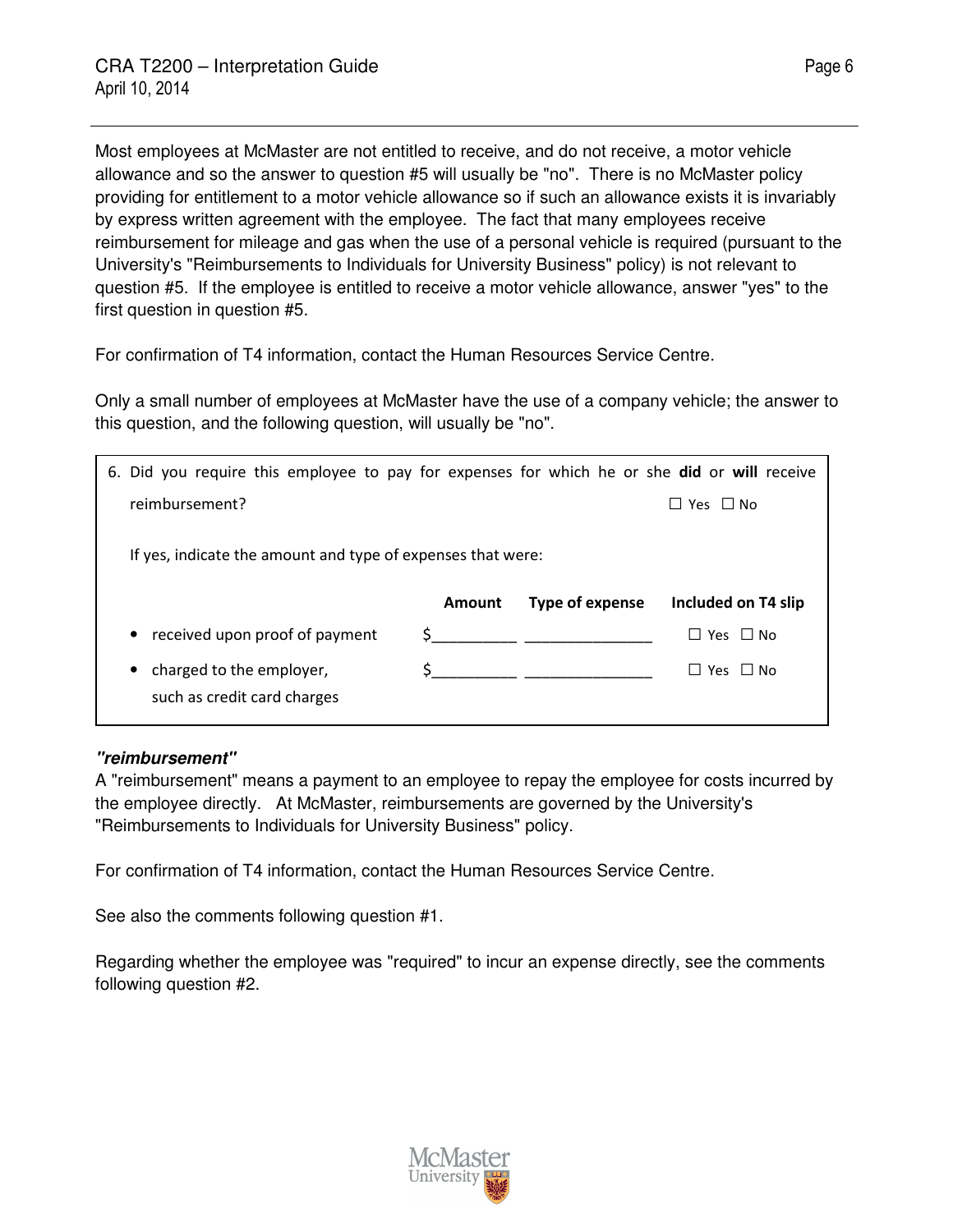| 7. Did you require this employee to pay for other expenses for which he or she <b>did not</b> receive any |                      |  |
|-----------------------------------------------------------------------------------------------------------|----------------------|--|
| allowance or reimbursement?                                                                               | $\Box$ Yes $\Box$ No |  |
| If yes, indicate the type(s) of expenses:                                                                 |                      |  |

In almost all cases at McMaster, the answer to question #7 will be "no"; employees are generally reimbursed for all required expenses. Occasionally, some faculty, for example, spend money on out-of-pocket on supplies and are not reimbursed for those expenses. In those cases, the answer will be "yes".

| 8. Did you pay this employee wholly or partly by commission according to the volume of sales made                                                                                                                     |       |
|-----------------------------------------------------------------------------------------------------------------------------------------------------------------------------------------------------------------------|-------|
| or contracts negotiated?<br>$\Box$ Yes $\Box$ No                                                                                                                                                                      |       |
| If yes, indicate the commissions paid $(\S$ _______ ) and the type of goods sold or contracts<br>$negotiated ($ $)$ .<br>Is there a business development account or other similar commission income account available |       |
| from which the employee's employment expenses are paid or reimbursed?<br>$\Box$ Yes $\Box$ No                                                                                                                         | the   |
| If yes, is the commission income from this account included in box 14 of the T4 slip? $\Box$ Yes $\Box$ No                                                                                                            | lster |
|                                                                                                                                                                                                                       |       |

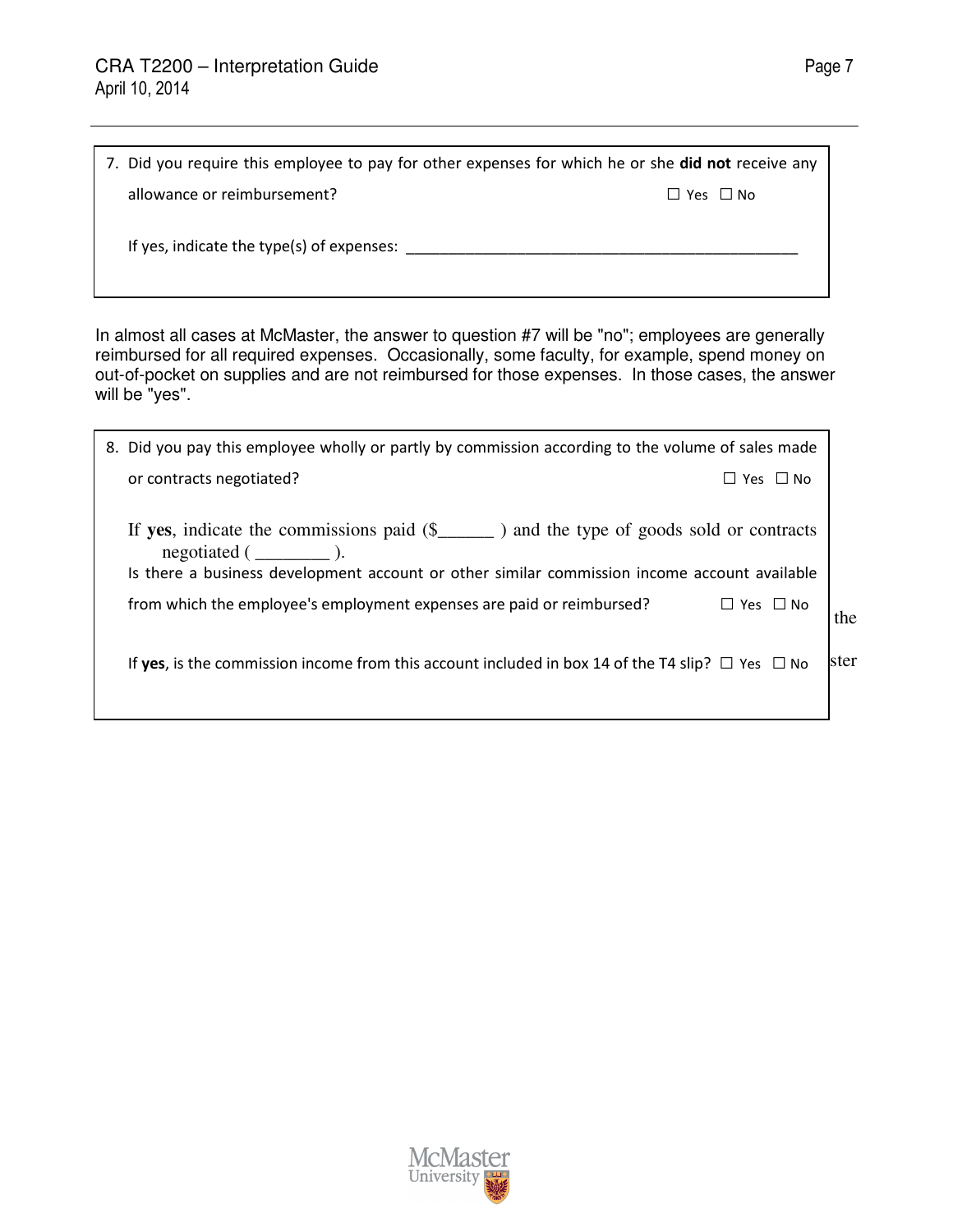| 9. Did this employee's contract of employment require him or her to:                                                                                                                       |                 |                      |                      |
|--------------------------------------------------------------------------------------------------------------------------------------------------------------------------------------------|-----------------|----------------------|----------------------|
| • rent an office away from your place of business?                                                                                                                                         |                 |                      | $\Box$ Yes $\Box$ No |
| pay for a substitute or assistant?                                                                                                                                                         |                 |                      | $\Box$ Yes $\Box$ No |
| pay for supplies that the employee used directly in his or her work?                                                                                                                       |                 |                      | $\Box$ Yes $\Box$ No |
| pay for the use of a cell phone?                                                                                                                                                           |                 |                      | $\Box$ Yes $\Box$ No |
| Did you or will you reimburse this employee for any of these expenses? $\Box$ Yes $\Box$ No<br>If yes, indicate the type of expense and amount you did or will reimburse:<br><b>Amount</b> | Type of expense | Included on T4 slip  |                      |
|                                                                                                                                                                                            |                 | $\Box$ Yes $\Box$ No |                      |
|                                                                                                                                                                                            |                 | $\Box$ Yes $\Box$ No |                      |
|                                                                                                                                                                                            |                 | $\Box$ Yes $\Box$ No |                      |
|                                                                                                                                                                                            |                 |                      |                      |
|                                                                                                                                                                                            |                 |                      |                      |

See the comments following question #1 and #2 regarding the interpretation of "contract of employment" and "require".

The first 4 questions in question #9 contemplate costs incurred by the employee directly out of his or her own funds, not out of research funds. Expenses paid from a research grant should not be considered in answering these questions. Note: if a research grant allocates funds to the recipient by way of remuneration (i.e. over and above funds allocated to pay required expenses necessary to carry out the research project), then this allotment is considered the income of the recipient and should be considered in answering this question.

#### **renting an office**

The answer to this question is likely "no". "Office space" is not to be confused with work-space-inthe-home or a home office. Most employees are provided adequate office space on campus (whether private or shared) or have an arrangement that permits working from home to enable the employee to satisfactorily perform their required duties. "Place of business" generally is considered to have reference to a permanent establishment of the employer; at McMaster, this would most often be main campus including the Hamilton Health Sciences Centre (1200/1280 Main Street West), but could also be the Downtown Centre, McMaster Innovation Park, or the Ron Joyce Centre (Burlington), among others.

#### **paying for a substitute or assistant**

The answer to this question is likely "no". Faculty at McMaster often hire assistants or other staff as an allowable expense under a research grant, but this scenario is not what the question is attempting to address. If, however, a research grant recipient used his or her own funds to pay for



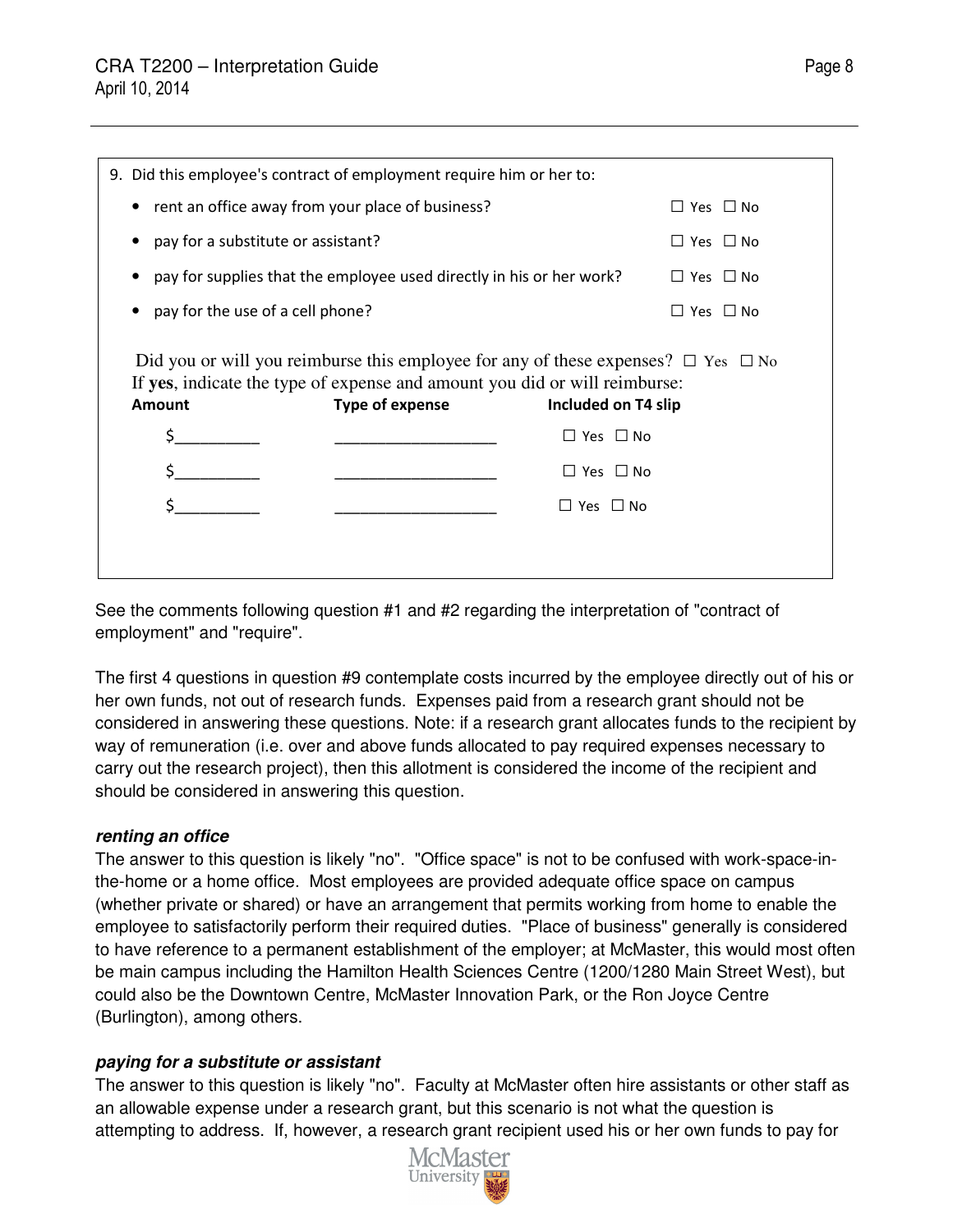an assistant, whether or not those funds were provided by way of remuneration from the grant funds net allowable expenses, the answer to the question will be "yes".

### **"supplies"**

"Supplies" are only those materials an employee uses directly in the performance of her employment duties and for no other purpose, and include items such as: stationary, paper, stamps, toner and ink cartridges. Most employees at McMaster are not required to pay for supplies, with or without reimbursement. Occasionally, some faculty, for example, spend money out-of-pocket on required supplies. In those cases, the answer to the question will be "yes".

A computer may qualify as a supply provided the computer is used by the employee for no purpose other than in the performance of her duties of employment. Because this may be difficult to prove, the CRA may ultimately reject this claim. Nevertheless, if the employee is claiming the deduction of a computer expense and we believe that a computer is both necessary in the performance of her duties of employment and not used for any other purpose, this question should be answered "yes". Some Sessional Faculty may make this claim.

For confirmation of T4 information, contact the Human Resources Service Centre.

| 10. Did this employee's contract of employment require him or her to use a portion of his or her home |                                                                                         |  |
|-------------------------------------------------------------------------------------------------------|-----------------------------------------------------------------------------------------|--|
| for work?                                                                                             | $\Box$ Yes $\Box$ No                                                                    |  |
| performed at their home office? $\sim$ %                                                              | If yes, approximately what percentage of the employee's duties of employment were       |  |
|                                                                                                       | Did you or will you reimburse this employee for any of his or her home office expenses? |  |
|                                                                                                       | $\Box$ Yes $\Box$ No                                                                    |  |
| If yes, indicate the type of expense and amount you did or will reimburse:                            | Amount Type of expense Included on T4 slip                                              |  |
|                                                                                                       | \$____________ ____________________<br>$\Box$ Yes $\Box$ No                             |  |
|                                                                                                       | \$_____________ ___________________<br>$\Box$ Yes $\Box$ No                             |  |
|                                                                                                       | $\frac{1}{2}$<br>$\Box$ Yes $\Box$ No                                                   |  |
|                                                                                                       |                                                                                         |  |
|                                                                                                       |                                                                                         |  |

The key to this question is not whether the employee actually works from home. Rather, the key is whether or not the employee is *required* to work from home to satisfactorily perform some or all of the duties of employment. See the comments following question #1 and #2 regarding the interpretation of "contract of employment" and "require".

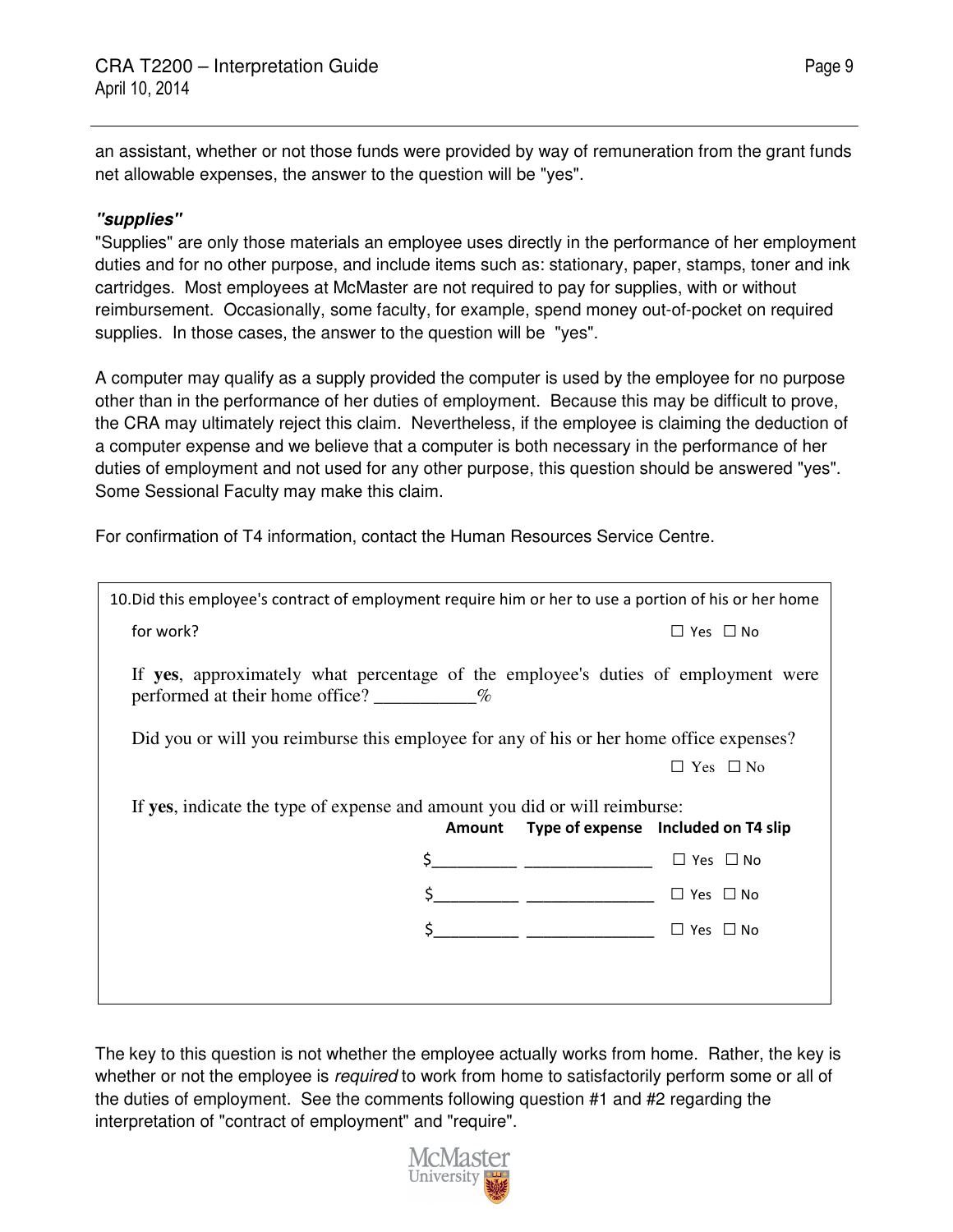Assuming there is no express requirement to work from home, consideration must be had of the adequacy of the employee's workspace at McMaster (if any). Ultimately, does the workspace provided at McMaster allow for the employee's satisfactory performance of her duties of employment? If the answer to this question is "yes", then the answer to question #10 will be "no". Generally, any employee who has been assigned office space on campus, whether on a personal occupancy basis or shared use, is not required to work from home.

If the employee is required to work from home to satisfactorily perform some or all of the duties of employment, the employee should be asked to confirm which duties are performed at home and for how long so that an approximate estimation of the percentage of time spent at home can be made. (Generally, employees will be able to deduct expenses relating to their home workspace where the majority of their work is performed there.)

Reimbursement for home office expenses is not expressly provided for by the University's "Reimbursements to Individuals for University Business" policy. The answer to the question about reimbursement for such expenses is likely "no".

| 11. Did this employee work for you as a tradesperson?                                                                                             | $\Box$ Yes $\Box$ No |  |
|---------------------------------------------------------------------------------------------------------------------------------------------------|----------------------|--|
| If yes, did you require this employee, as a condition of employment, to purchase and<br>provide tools that were used directly in his or her work? |                      |  |
| $\Box$ Yes $\Box$ No                                                                                                                              |                      |  |
|                                                                                                                                                   |                      |  |
| If yes, do all of the tools itemized on the list provided to you by the employee satisfy this                                                     |                      |  |
| condition?                                                                                                                                        | Yes                  |  |
| N <sub>0</sub>                                                                                                                                    |                      |  |
| Please sign and date the list.                                                                                                                    |                      |  |

There is a small group of unionized tradespersons at McMaster, but otherwise the answers to the questions in question #11 will all be "no".

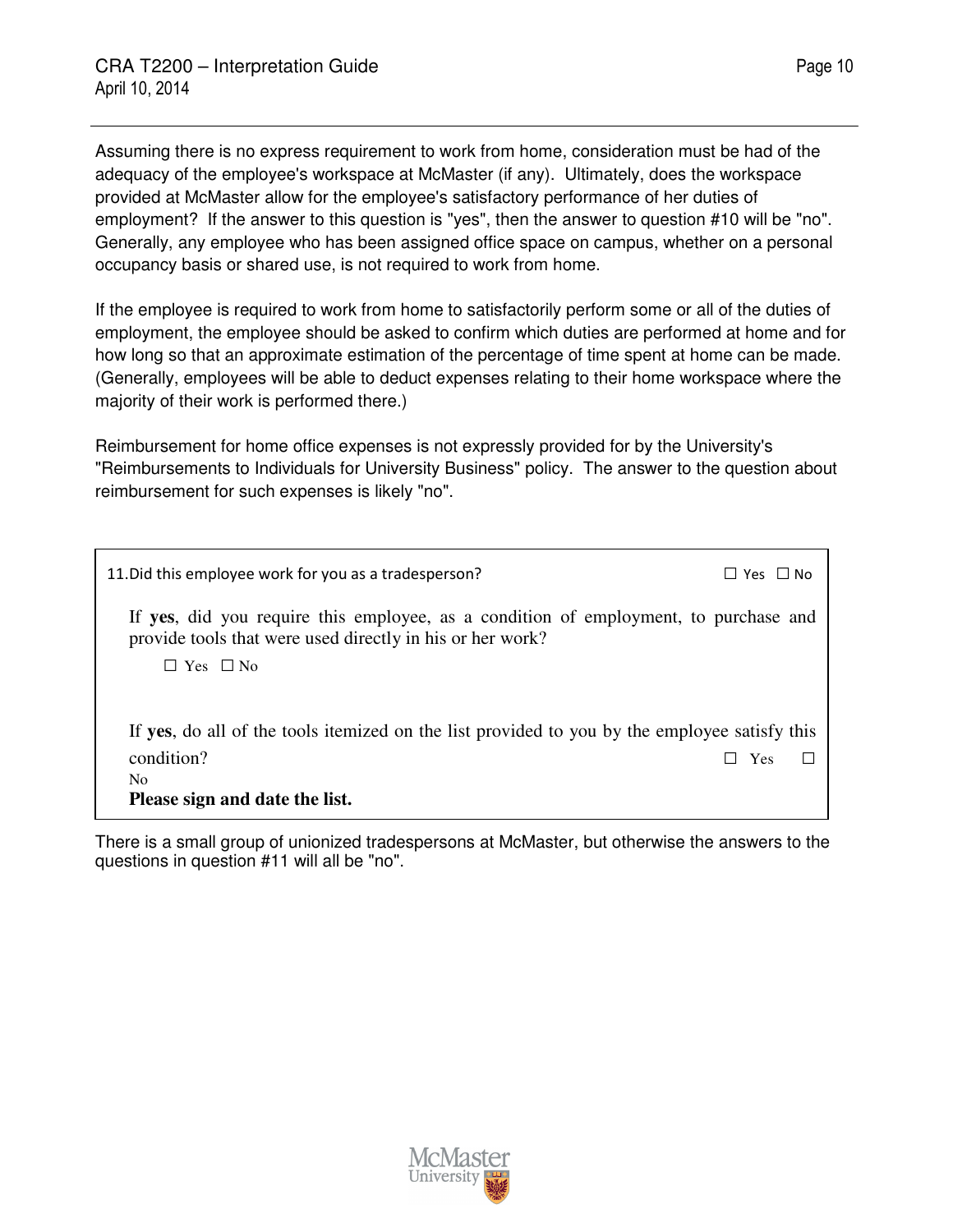| 12. Did this employee work for you as an apprentice mechanic?                                                                                                                                                                               | $\Box$ Yes $\Box$ No |
|---------------------------------------------------------------------------------------------------------------------------------------------------------------------------------------------------------------------------------------------|----------------------|
| If yes, was this employee registered in a program established under the laws of Canada or of a<br>province or territory that leads to a designation under those laws as a mechanic licensed to repair<br>self-propelled motorized vehicles? | $\Box$ Yes $\Box$ No |
| Did you require this apprentice mechanic, as a condition of employment, to purchase and provide<br>tools that were used directly in his or her work?                                                                                        | $\Box$ Yes $\Box$ No |
| If yes, are all of the tools itemized on the list provided to you by the employee used in connection<br>with the employee's work for you as an apprentice mechanic in the program described in this                                         |                      |
| question?                                                                                                                                                                                                                                   | $\Box$ Yes $\Box$ No |
| Please sign and date the list.                                                                                                                                                                                                              |                      |

There are no apprentice mechanics at McMaster; the answer to the questions in question #12 will all be "no". (In the event, you supervise a newly hired apprentice mechanic, contact Human Resources Services.)

| 13. Did this employee work for you in forestry operations?                                      | □ Yes □ No           |
|-------------------------------------------------------------------------------------------------|----------------------|
| Did this employee, as a condition of employment, have to provide a power saw (including a chain |                      |
| saw or tree trimmer)?                                                                           | $\Box$ Yes $\Box$ No |

There are no employees working in forestry operations at McMaster; the answer to the questions in question #13 will be "no". (In the event, you supervise a newly hired employee working in forestry operations, contact Human Resources Services.)

## **Employer declaration**

The signatory to the Employer declaration must be comfortable that the information provided on the form is, to the best of his or her knowledge, correct and complete. Further information or confirmation of information can be asked of the employee prior to signing. The signatory should be the applicable Vice-President or Faculty Dean, or their delegates. The employee's supervisor is an acceptable delegate.

Retain a signed copy for McMaster's records.